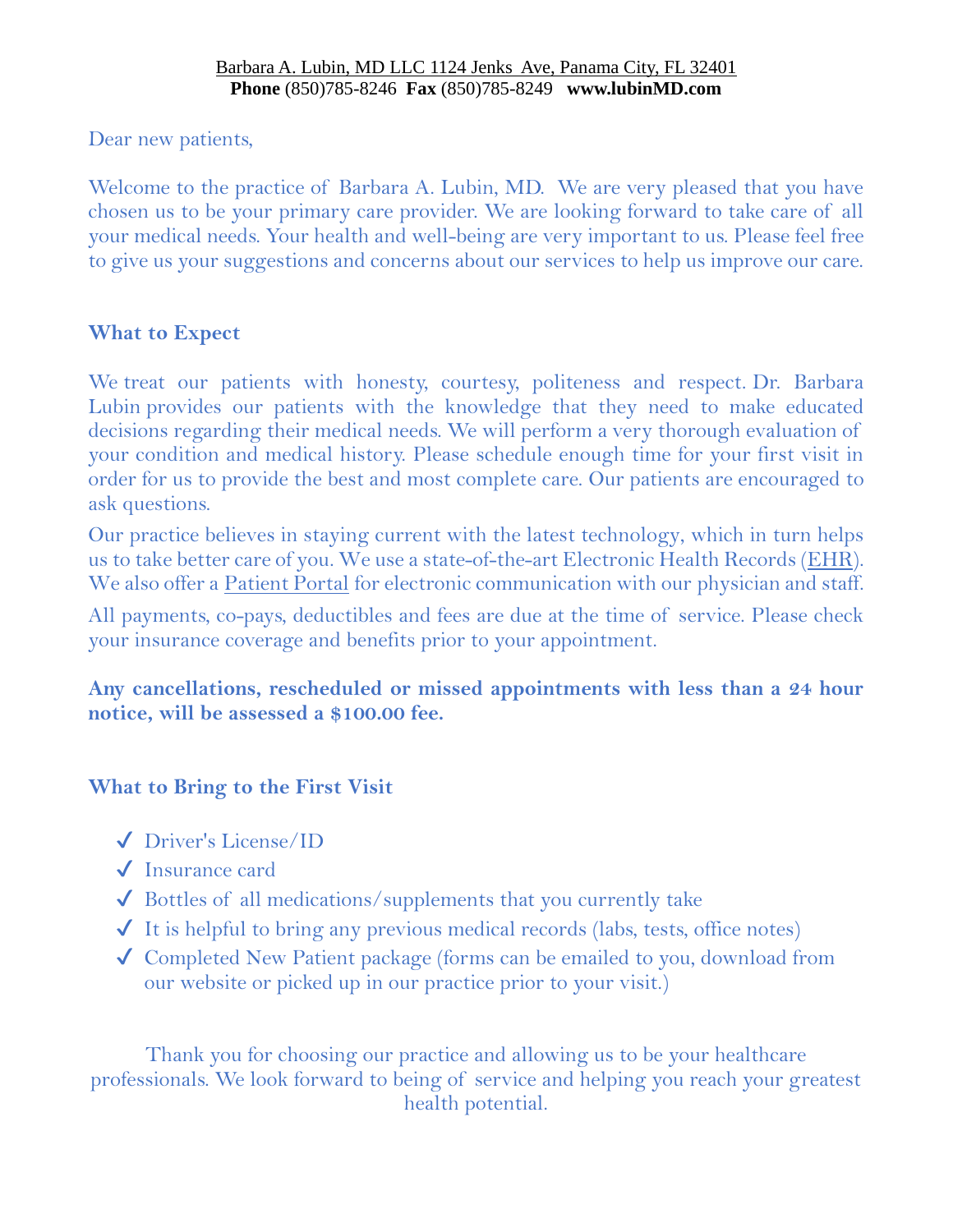# PATIENT INFORMATION (Please print)

### **AUTHORIZATION FOR TREATMENT AND ASSIGNMENT AND RELEASE**:

I hereby authorize my insurance benefits to be paid directly to Barbara A. Lubin MD and I am financially responsible for any non-covered services as well as any collection fees if my account were to become delinquent. I further understand that Dr. Barbara Lubin's office files my insurance as a courtesy and any balance that remains unpaid by the insurance company over 60 days in effect is my responsibility. I also authorize Barbara A. Lubin, MD to release any information required either medical care or in processing applications for financial benefit of my insurance claims.

Signature \_\_\_\_\_\_\_\_\_\_\_\_\_\_\_\_\_\_\_\_\_\_\_\_\_\_\_\_\_\_\_\_\_\_\_\_\_\_\_\_\_\_\_\_\_\_\_ Date \_\_\_\_\_\_\_\_\_\_\_\_\_\_\_\_\_\_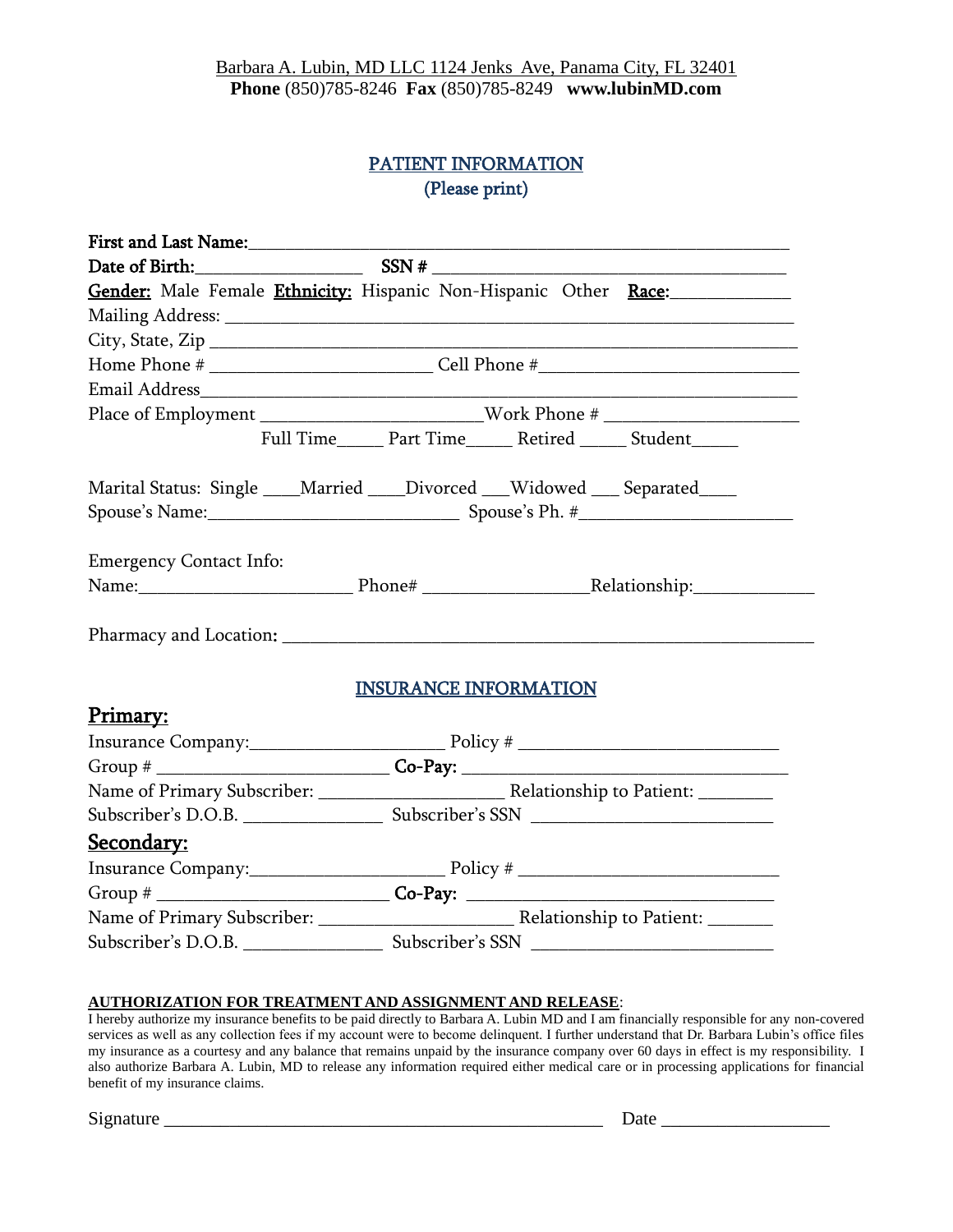# PATIENT'S HISTORY

| Medication/Supplements: _________<br>PLEASE BRING ALL OF YOUR MEDICATION/SUPPLEMENT BOTTLES TO EVERY VISIT!<br>Vaccinations (circle all vaccinations you have done and year when you have it done)<br>Flu____________Shingles__________Pneumococcal_________Tetanus________HPV________<br><b>Date of last</b> Colonoscopy <sub>______</sub> Fecal Occult________ Bone Density_________ Mammogram<br>Prostate Exam _________ |  |
|-----------------------------------------------------------------------------------------------------------------------------------------------------------------------------------------------------------------------------------------------------------------------------------------------------------------------------------------------------------------------------------------------------------------------------|--|
|                                                                                                                                                                                                                                                                                                                                                                                                                             |  |
|                                                                                                                                                                                                                                                                                                                                                                                                                             |  |
|                                                                                                                                                                                                                                                                                                                                                                                                                             |  |
|                                                                                                                                                                                                                                                                                                                                                                                                                             |  |
|                                                                                                                                                                                                                                                                                                                                                                                                                             |  |
|                                                                                                                                                                                                                                                                                                                                                                                                                             |  |
|                                                                                                                                                                                                                                                                                                                                                                                                                             |  |
|                                                                                                                                                                                                                                                                                                                                                                                                                             |  |
|                                                                                                                                                                                                                                                                                                                                                                                                                             |  |
|                                                                                                                                                                                                                                                                                                                                                                                                                             |  |
|                                                                                                                                                                                                                                                                                                                                                                                                                             |  |
|                                                                                                                                                                                                                                                                                                                                                                                                                             |  |
| List of your medical problems:                                                                                                                                                                                                                                                                                                                                                                                              |  |
| Female Patients only:<br>Number of Pregnancies _____Number of Births _____Birth Control Method:__________<br>Hysterectomy $NO$ <sub>____</sub> YES <sub>____</sub><br>Do you have a history of urinary incontinence YES_________ NO_______                                                                                                                                                                                  |  |
| If Diabetic, Last: Hgb A1C________ Eye Exam _________ Foot Exam ___________                                                                                                                                                                                                                                                                                                                                                 |  |
| Urine Microalbumin __________                                                                                                                                                                                                                                                                                                                                                                                               |  |
| Have you had Diabetes Education? _____________ When? ___________________________                                                                                                                                                                                                                                                                                                                                            |  |
| <b>Social History</b><br>Do you smoke?                                                                                                                                                                                                                                                                                                                                                                                      |  |
| Never_______ Quit _____Quit Date: ______________Yes______ How many packs per day?_____                                                                                                                                                                                                                                                                                                                                      |  |
| Do you Drink Alcohol? $Yes_{\_\_\_\_\_\_\_\_\_\_\_\_\_\_\_$ How many?<br>___________________________                                                                                                                                                                                                                                                                                                                        |  |
| Do you have Children? Yes____ No_____ Children's ages? _________________________                                                                                                                                                                                                                                                                                                                                            |  |
| Do you work?<br>$Yes_{---} No_{---} If yes, Occupation?$                                                                                                                                                                                                                                                                                                                                                                    |  |
| Do you exercise regularly? $Yes_{--} No_{--}$ If yes, How often?                                                                                                                                                                                                                                                                                                                                                            |  |
| Are you sexually active? $Yes_{\_\_\_\_\_\_\_\_\_\_}$ No <sub>_____</sub> Birth control method $\_\_\_\_\_\_\_\_\_\_\_\_\_\_\_\_\_\_\_\_\_\_\_\_\_\_\_\_$                                                                                                                                                                                                                                                                   |  |

\_\_\_\_\_\_\_\_\_\_\_\_\_\_\_\_\_\_\_\_\_\_\_\_\_\_\_\_\_\_\_\_\_\_\_\_\_\_\_\_ \_\_\_\_\_\_\_\_\_\_\_\_\_\_\_\_\_\_\_\_\_

Patient Signature Date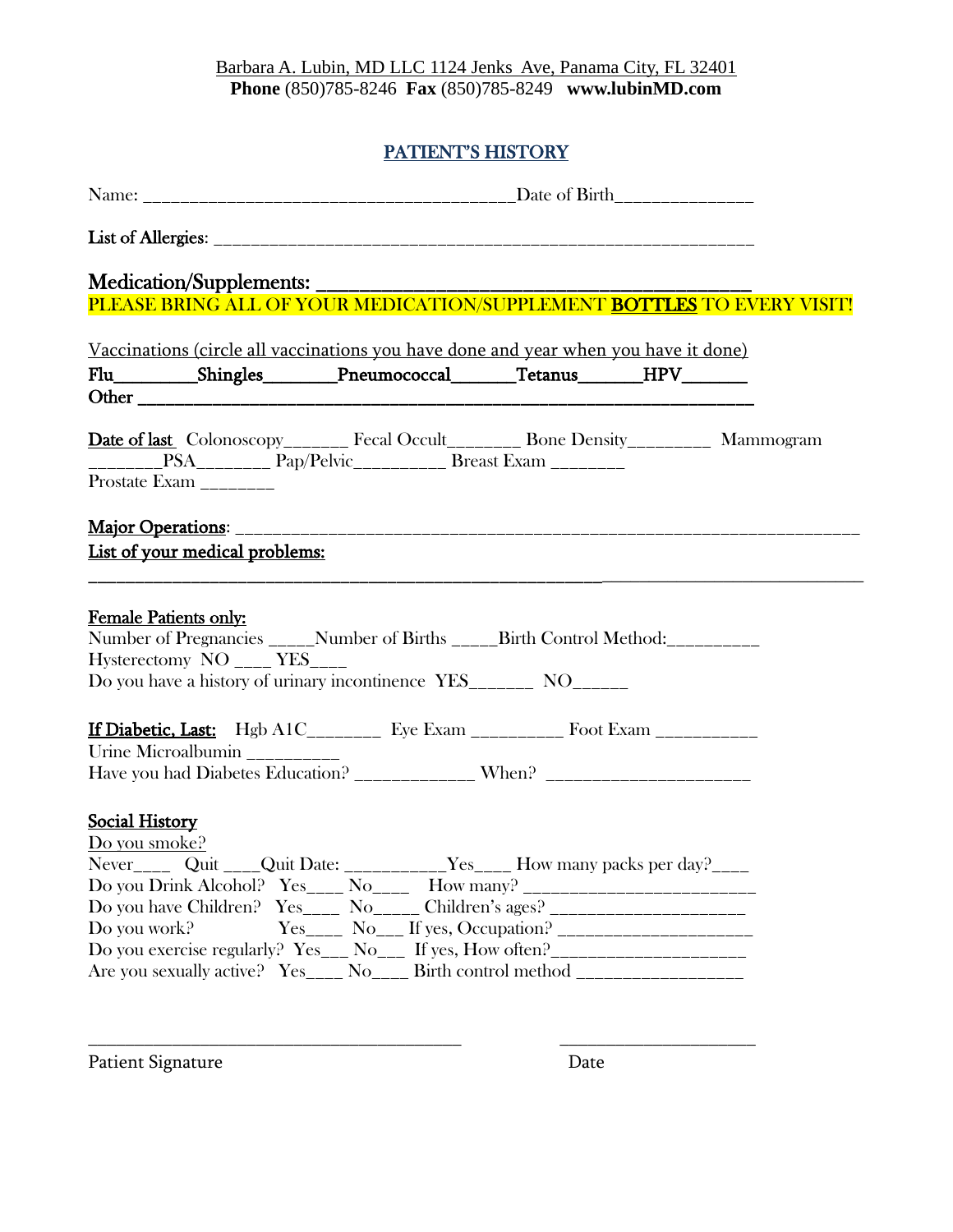#### **SYSTEMS REVIEW**

#### **In the past month, have you had any of the following problems?**

- ❑ Recent weight gain; how much\_\_\_\_ ❑ Headaches ❑ Depression
- ❑ Recent weight loss: how much\_\_\_\_ ❑ Dizziness ❑ Excessive worries
- 
- 
- 
- 

- ❑ Numbness ❑ Nausea ❑ Sensitivity
- ❑ Joint swelling ❑ Vomiting ❑ Irritability
- 

❑ Ringing in ears ❑ Blood in stools ❑ Rapid speech ❑ Loss of hearing ❑ Black stools ❑ Guilty thoughts

- ❑ Double or blurred vision ❑ Hair loss
- 

#### **THROAT BLOOD**

- ❑ Frequent sore throats ❑ Anemia ❑ Hoarseness ❑ Clots ❑ Difficulty in swallowing
- 

#### **HEART AND LUNGS** ❑ Blood in urine

- ❑ Chest pain ❑ Palpitations **Women Only:** ❑ Fainting ❑ Irregular periods
- ❑ Cough ❑ PMS

### **WOMENS REPRODUCTIVE HISTORY:**

Age of first period: # Pregnancies: # Miscarriages: # Abortions: Have you reached menopause? Y / N At what age? Do you have regular periods? Y/N

#### **GENERAL NERVOUS SYSTEM PSYCHIATRIC**

- 
- 
- ❑ Fatigue ❑ Fainting or loss of consciousness ❑ Difficulty falling asleep
	-
	-

# **MUSCLE/JOINTS/BONES STOMACH AND INTESTINES Q** Frequent crying<br>
Q Nausea Q Sensitivity

- 
- 
- ❑ Muscle weakness ❑ Stomach pain ❑ Stress
- 
- 
- ❑ Increasing constipation ❑ Racing thoughts
- **EARS** ❑ Persistent diarrhea ❑ Hallucinations
	-
	-

- **EYES SKIN** ❑ Mood swings ❑ Pain ❑ Redness ❑ Anxiety ❑ Redness ❑ Rash ❑ Risky behavior ❑ Loss of vision ❑ Nodules/bumps
	- □ Color changes of hands or feet **OTHER PROBLEMS:**

#### ❑ Pain in jaw **KIDNEY/URINE/BLADDER**

❑ Frequent or painful urination

**□ Abnormal Pap smear** ❑ Swollen legs or feet ❑ Bleeding between periods

- 
- 
- 
- ❑ Weakness ❑ Numbness or tingling ❑ Difficulty staying asleep
	- ❑ Fever ❑ Memory loss ❑ Difficulties with sexual arousal
- ❑ Night sweats ❑ Poor appetite
	- ❑ Food cravings
	-
	-
- ❑ Joint pain ❑ Heartburn ❑ Thoughts of suicide / attempts
	-
	-
	- Where? ❑ Yellow jaundice ❑ Poor concentration
		-
		-
		-
		-
		- ❑ Paranoia
		-
		-
		-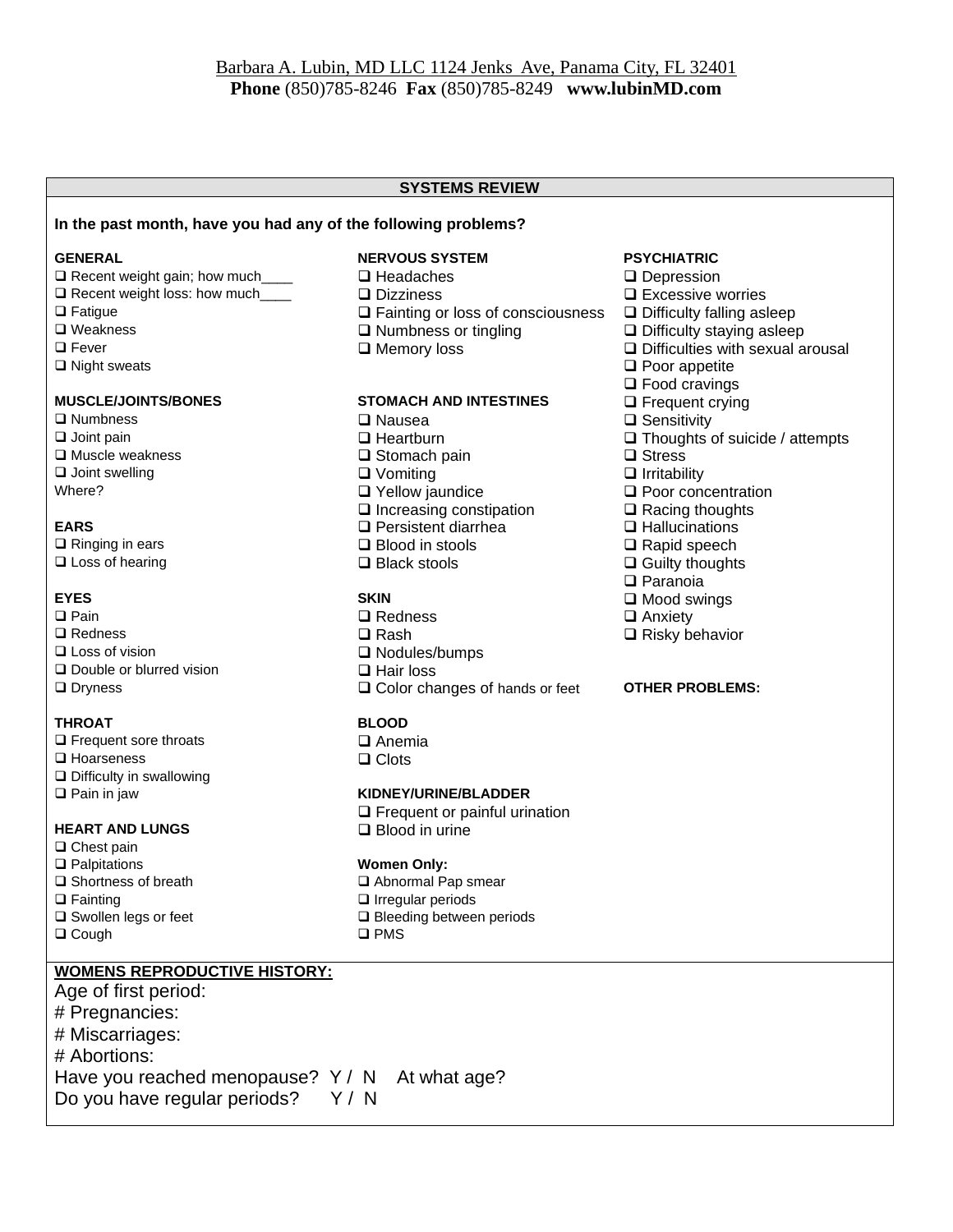| <b>PAST MEDICAL HISTORY</b>                                                                                                                                                                                                                                       |                                                                                                                               |                                                                                                                        |
|-------------------------------------------------------------------------------------------------------------------------------------------------------------------------------------------------------------------------------------------------------------------|-------------------------------------------------------------------------------------------------------------------------------|------------------------------------------------------------------------------------------------------------------------|
| Do you now or have you ever had:                                                                                                                                                                                                                                  |                                                                                                                               |                                                                                                                        |
| $\Box$ Diabetes<br>□ High blood pressure<br>$\Box$ High cholesterol<br>$\Box$ Hypothyroidism<br>$\Box$ Goiter<br>$\Box$ Cancer (type) $\_$                                                                                                                        | $\Box$ Heart murmur<br>$\Box$ Pneumonia<br>$\Box$ Pulmonary embolism<br>$\Box$ Asthma<br>$\square$ Emphysema<br>$\Box$ Stroke | □ Crohn's disease<br>$\Box$ Colitis<br>$\Box$ Anemia<br>$\Box$ Jaundice<br>$\Box$ Hepatitis<br>□ Stomach or peptic ul- |
| $\Box$ Leukemia<br>$\Box$ Psoriasis<br>$\Box$ Angina<br>$\Box$ Heart problems                                                                                                                                                                                     | $\Box$ Epilepsy (seizures)<br>$\Box$ Cataracts<br>□ Kidney disease<br>$\Box$ Kidney stones                                    | cer<br>$\Box$ Rheumatic fever<br>$\Box$ Tuberculosis<br>$\Box$ HIV/AIDS                                                |
| Other medical conditions (please list):                                                                                                                                                                                                                           |                                                                                                                               |                                                                                                                        |
|                                                                                                                                                                                                                                                                   |                                                                                                                               |                                                                                                                        |
|                                                                                                                                                                                                                                                                   |                                                                                                                               |                                                                                                                        |
|                                                                                                                                                                                                                                                                   |                                                                                                                               |                                                                                                                        |
|                                                                                                                                                                                                                                                                   |                                                                                                                               |                                                                                                                        |
| <b>CURRENT MEDICATIONS</b>                                                                                                                                                                                                                                        |                                                                                                                               |                                                                                                                        |
| Drug allergies: □ No □ Yes To what?<br>Please list any medications that you are now taking. Include non-prescription medications & vitamins or supplements:<br>Dose (include strength & number of pills per day)<br>Name of drug<br>How long have you been taking |                                                                                                                               |                                                                                                                        |
| this?                                                                                                                                                                                                                                                             |                                                                                                                               |                                                                                                                        |
| 1.                                                                                                                                                                                                                                                                |                                                                                                                               |                                                                                                                        |
| 2.                                                                                                                                                                                                                                                                |                                                                                                                               |                                                                                                                        |
| 3.                                                                                                                                                                                                                                                                |                                                                                                                               |                                                                                                                        |
| 4.                                                                                                                                                                                                                                                                |                                                                                                                               |                                                                                                                        |
| 5.                                                                                                                                                                                                                                                                |                                                                                                                               |                                                                                                                        |
| 6.                                                                                                                                                                                                                                                                |                                                                                                                               |                                                                                                                        |
| 7.                                                                                                                                                                                                                                                                |                                                                                                                               |                                                                                                                        |
| 8.                                                                                                                                                                                                                                                                |                                                                                                                               |                                                                                                                        |
| $\overline{9}$ .                                                                                                                                                                                                                                                  |                                                                                                                               |                                                                                                                        |

12.

10. 11.

## **ANNUAL CARE CHECK LIST:**

| <b>WELLNESS</b>  | <b>DATE COMPLETED</b> | <b>WELLNESS</b>      | DATE COMPLETED |
|------------------|-----------------------|----------------------|----------------|
| Dental Exam      |                       | Blood pressure check |                |
| Hearing Exam     |                       | Height, weight, BMI  |                |
| Eve Exam         |                       | Hemoglobin A1C       |                |
| Head-to-toe Exam |                       | LDL Cholesterol      |                |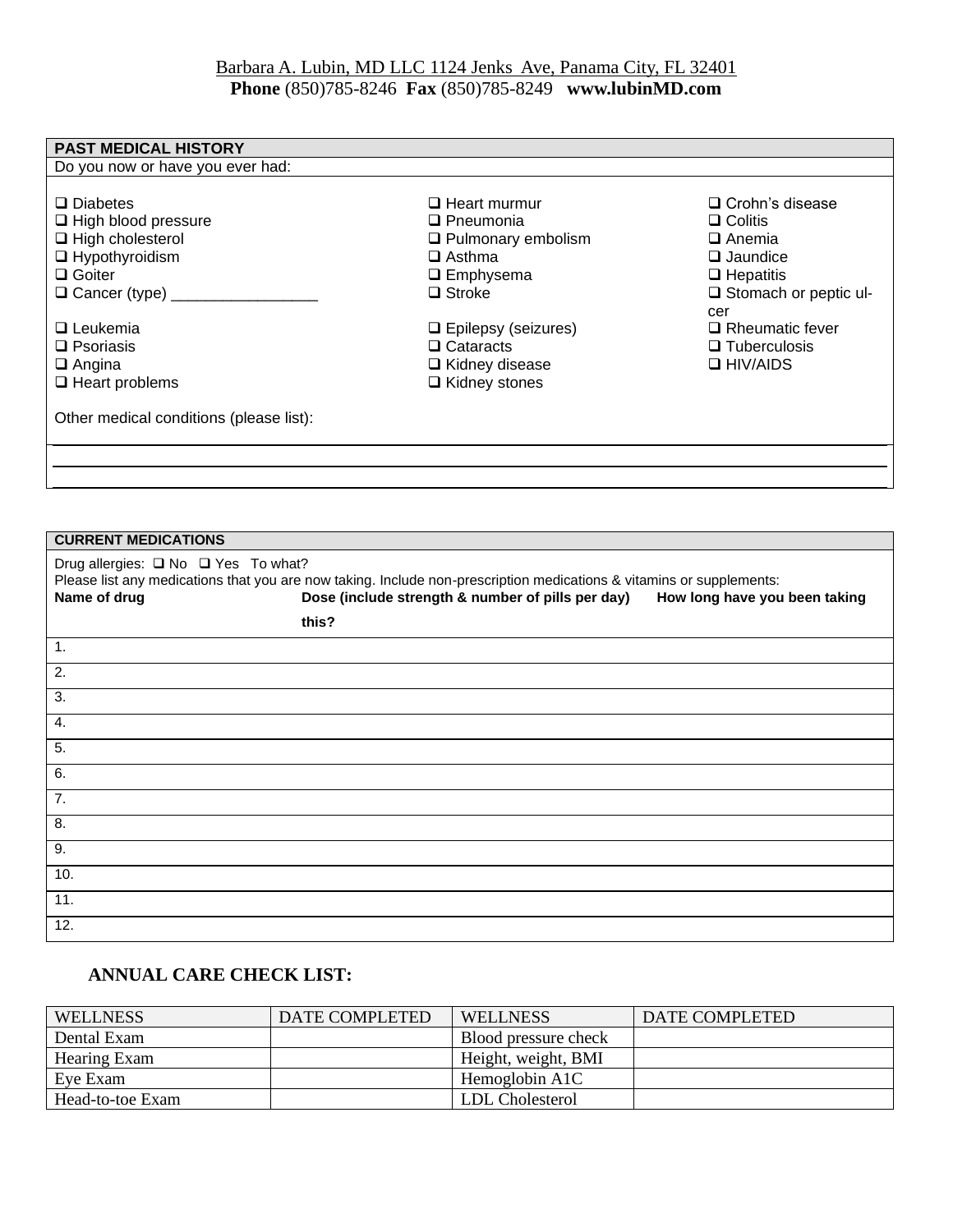# CONTROLLED SUBSTANCE AGREEMENT

Controlled substance medications (i.e. narcotics, tranquilizers, and barbiturates) are very useful, but have a high potential for misuse and are, therefore, closely controlled by local, state, and federal governments. They are intended to relieve pain, thus improving function, and/or ability to work. Because my physician is prescribing controlled substance medications, I agree to the following by initialing each line;

\_\_\_\_\_1.) I am responsible for the controlled substance medications prescribed to me. If my prescriptions is misplaced, stolen, or if "I run out early", I understand that this medication will not be replaced regardless of the circumstances.

\_\_\_\_\_2.) Refills of controlled substance medications;

a) Will be made only during regular office hours Monday through Thursday, in person, once a month, and during a scheduled office visit. Refills will not be made at weekends, or during holidays.

\_\_\_\_\_b)Will not be made if "I lost my prescription", ran out early, or misplaced my medication. I am solely responsible for taking the medication as prescribed and for keeping track of the remaining.

c)I understand that I must call ahead within 72 hours to schedule an appointment.

\_\_\_\_\_3.) It may be deemed necessary by my doctor that I see a medication-use specialist (pain management, Psychiatrist, etc.) at the time while I am receiving controlled substance medications. I understand that if I do not attend such an appointment, my medications may be discontinued, or may not be refilled beyond tapering dose completion. I understand that if the specialist feels that I am at risk for psychological dependence (addiction), my medications will no longer be filled.

\_\_\_\_\_4.) I agree to comply with urine testing and pill counts at every appointment, thereby, documenting the proper use of any medications.

\_\_\_\_\_5.) I understand that if I violate any of the above conditions, my prescriptions for controlled medications may be terminated immediately. If the violation involves obtaining these medications from another individual, or the concomitant use of non-prescription illicit (illegal) drugs, I may also be reported to other physicians, pharmacies, medical facilities, and the appropriate authorities.

\_\_\_\_\_6.) I understand that the main treatment goal is to reduce pain, and improve my ability to function and/or work. In consideration of this goal, and the fact that I am being given potent medication to reach my goal, I agree to help myself by following better health habits, exercise, weight control, and avoidance of the use of tobacco and alcohol. I must also comply with the treatment plan as prescribed by my physician.

\_\_\_\_\_7.) I understand that the long term advantages and disadvantages of chronic opioid use may have yet to be scientifically determined and my treatment may change at any time. I understand, accept, and agree that there may be unknown risks associated with the long term use of controlled substances that my physician will advise me of advances in the field and will make necessary treatment changes.

\_\_\_\_\_8.) I further understand that if I violate this controlled substance contract due to non-compliance of medical directions, such as, failure in taking medications as prescribed, utilizing other illicit drugs, or abuse of controlled medications, I may be subject to dismissal from this facility.

I know that some individuals may develop a tolerance to the medications, necessitating a dose increase to achieve desired effect, and doing so increase the risk of becoming physically dependent on the medication. This may occur if I am on the medication for several weeks. Therefore, when I need to stop taking the medication, I must do slowly and under medical supervision, or I may have withdrawal symptoms.

| Patient Signature:   |      |
|----------------------|------|
| Physician Signature: | Date |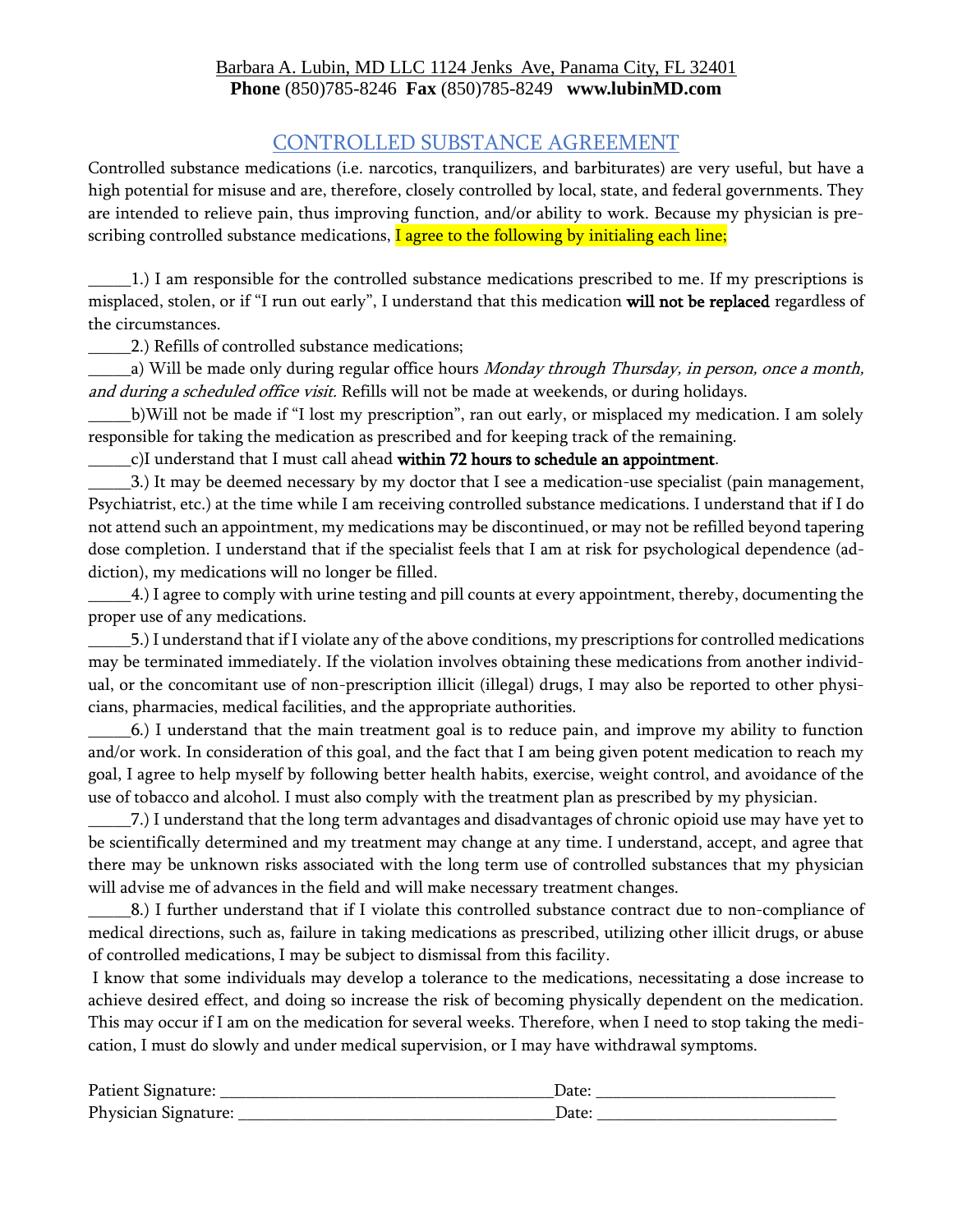# CONTROLLED SUBSTANCE AGREEMENT

Due to the law signed by Governor Rick Scott, HB 7095, concerning controlled substances, we at Barbara A. Lubin, MD LLC, will be instituting the following policies effective immediately. All schedule 2, 3, and 4 medications<sup>\*</sup> will be written for only one month at a time. Every month, I will be seen in the office for prescription refill.

\*This includes the following:

All forms of hydrocodone – (vicodin, Lorcet, Lortab)

Most muscle relaxers- (valium, soma, Etc.)

Most sleeping agents- Ambien (Zolpidem), Lunesta,.

All Benzodiazepines- Klonopin (clonazepam), Restoril (temazepam), Serax (oxazepam), Xanax (Alprazolam)

Codeine Preparations (Tylenol # 3, Tussionex)

Testosterone replacements (Testim, Androgel, Fortesta, Axiron, Cypionate, Enanthate)

2.) I understand that THERE WILL BE NO REPLACEMENT PRESCRIPTIONS GIVEN WITHOUT A POLICE REPORT.

3.) I understand that I must bring all medication bottles and/or pills to every appointment for pill count verification.

We do not prescribe following medication:

 $\Box$  Concerta  $\Box$  Ritalin (methylphenidate- any brand)  $\Box$  Adderall  $\Box$  Dextroamphetamine Vyvanse

We ask only that you understand that it is our intention to practice the art and science of medicine in the safest and most efficacious manner possible.

| Patient Signature    | Date |
|----------------------|------|
|                      |      |
| Barbara A. Lubin, MD | Date |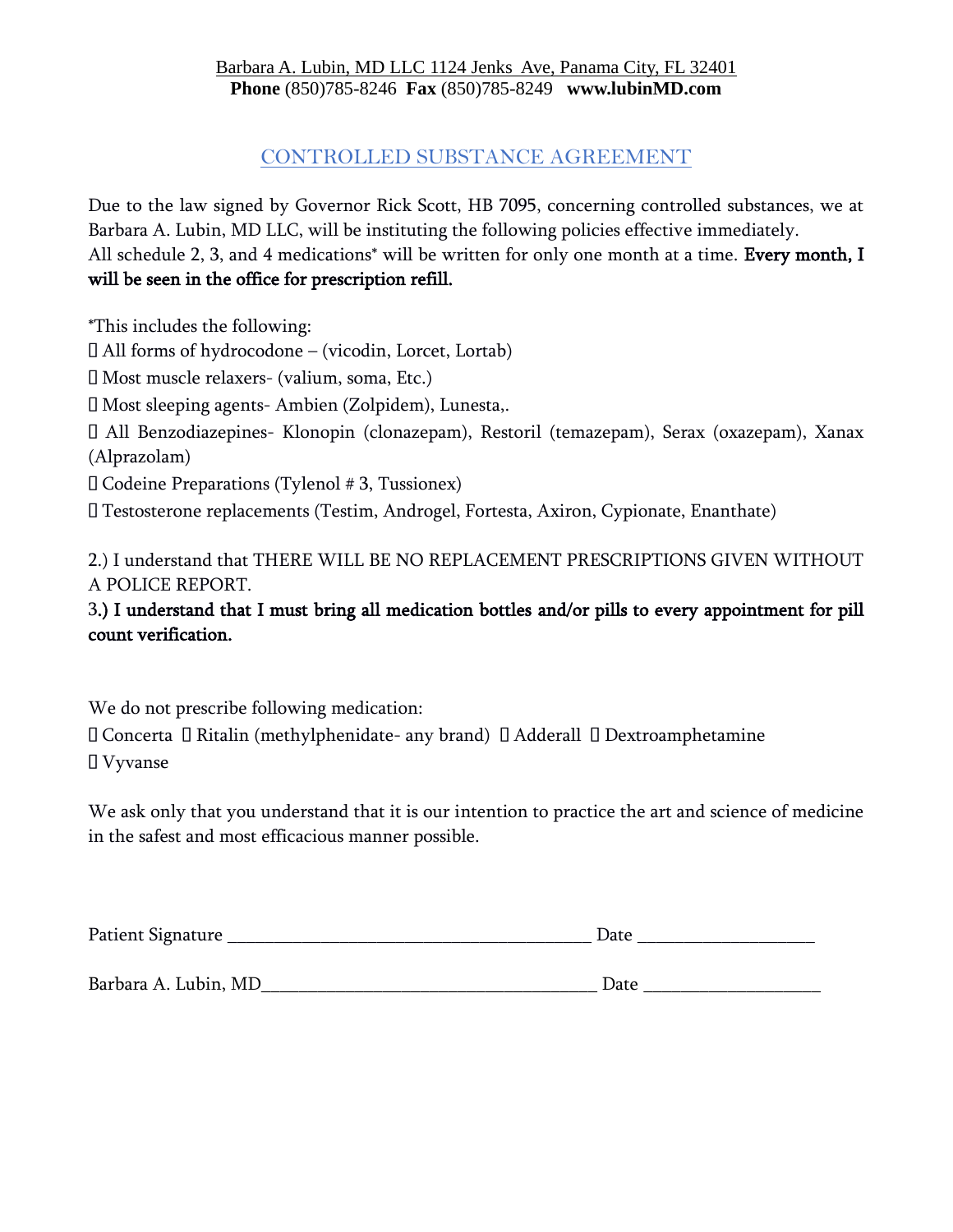# **FINANCIAL POLICY**

Welcome to Barbara A. Lubin MD practice. We are committed to providing the best possible health care experience to you and your family. Understanding your financial responsibility is an essential element of your medical care and treatment.

INSURED PATIENTS: Our office policy is to collect the patient's responsibility for medical care provided at the time of service. Our biller is here to help answer any questions you may have regarding your balances and payments. It is important to understand that your health insurance policy is a contract between you, your employer, and your insurance carrier. It is your responsibility to know what your policy benefits cover. We will collect your co-pay/ deductible or % at the time of service and file your visit to your insurance company. Deductible amounts are based on an ESTIMATE of your contracted rate. After your claim has been processed, you will receive a statement for any difference your insurance company applies to your responsibility. In the event your health plan determines a service is "not covered" you will be responsible for the balance upon receipt of a statement from our office.

UNINSURED/ SELF–PAY PATIENTS: We understand that not all of our patients have health insurance coverage. Our office policy for self-pay patients is very simple. All fees are due at the time of service at check-out. If you need to make payment arrangements, please contact our biller prior to your visit. We utilize the same or lower Medicare fee schedule fees for uninsured individuals. Please note that the charges may vary based upon the complexity of your condition (i.e. level of service received) and other factors related to practicing medicine.

### PLEASE INTIAL EACH LINE:

--------- OUR OFFICE POLICY IS TO COLLECT THE PATIENT'S RESPONSIBILITY FOR MEDICAL CARE PROVIDED AT THE TIME OF SERVICE.

-------PLEASE BE AWARE, IF THE PHYSICIAN ORDERS A BLOOD WORK OR ANY TEST, YOU WILL ALSO RECEIVE A SEPARATE BILL FROM DIAGNOSTIC FACILITY FOR TEST CHARGES.

--------IN THE EVENT AN ACCOUNT IS TURNED OVER FOR COLLECTIONS PATIENT WILL BE RESPONSIBLE FOR ACCOUNT BALANCE + ALL COLLECTION FEES.

------- RETURNED CHECK FEE IS \$35.00.

\_\_\_\_\_ANY CANCELLATIONS, RESCHEDULED OR MISSED APPOINTMENTS WITH LESS THAN A 24HOURS NOTICE, WILL BE ASSESSED A \$100.00 FEE.

------I have read and understand Barbara A. Lubin, MD LLC PRACTICE financial policy, and I agree to be bound by its terms.

| DΔ<br>'N.<br>. <u>. .</u><br>M                                 | ucc |
|----------------------------------------------------------------|-----|
| $F$ PARTY OF<br><b>RESPO</b><br>NSTRT<br>MINOR SIGN<br>.R<br>Δ |     |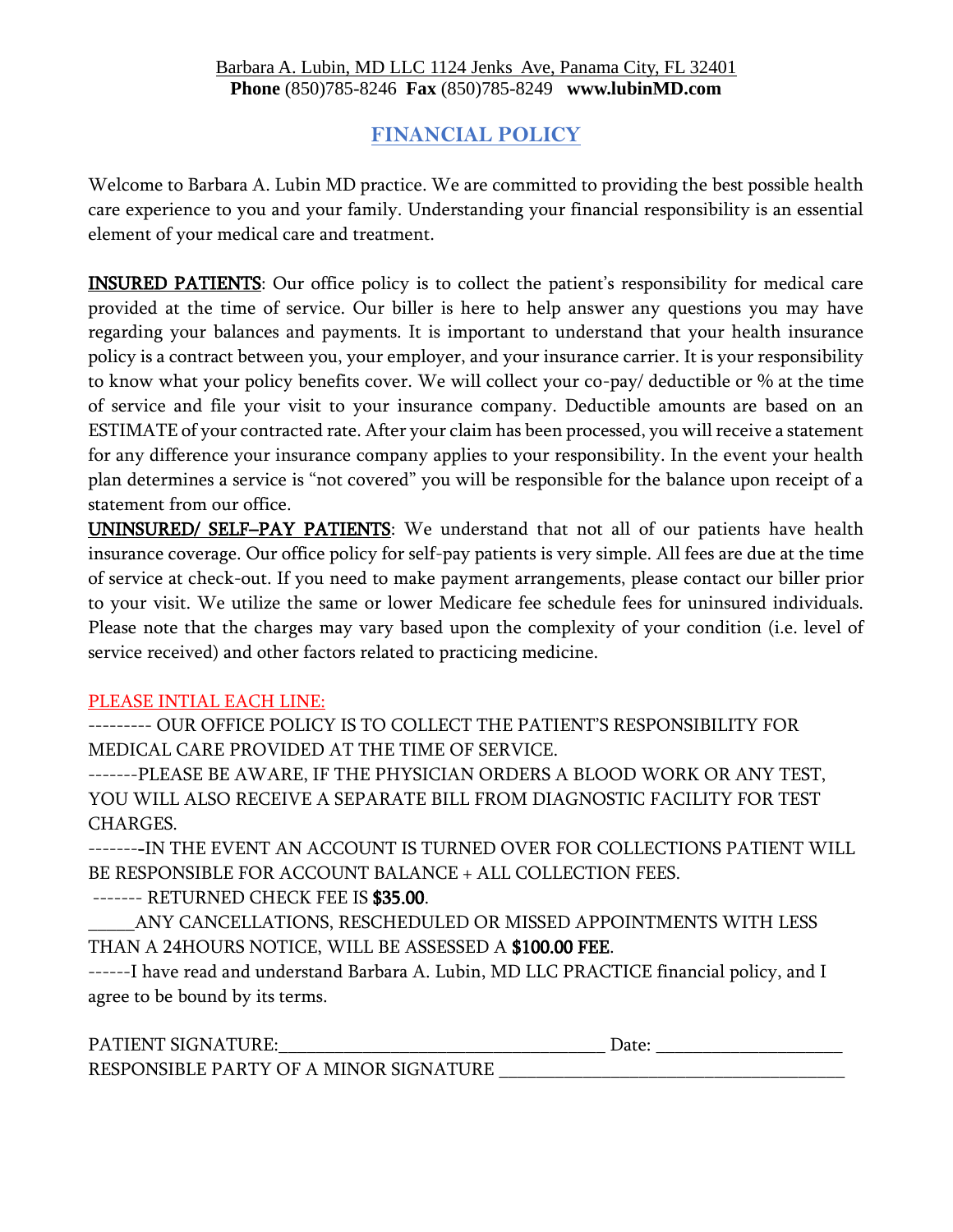# PATIENT CONTACT INFORMATION

It is our primary goal and responsibility to protect your personal health information. Because of the new federal privacy regulations (HIPAA), we are taking extra steps to make sure that we are carrying out your wishes.

A situation could arise where you might want us to share information about you with a family member or friend, without us being able to verify that request with you at that time. Please take this opportunity to designate such a person in the event such a circumstance should arise.

# At any time, you may cancel the person(s) listed below:

| 1. Name: | Relationship | Phone        |
|----------|--------------|--------------|
| 2. Name: | Relationship | <b>Phone</b> |
| 3. Name: | Relationship | Phone        |
| 4. Name: | Relationship | Phone        |

| Patient Signature | Date: |
|-------------------|-------|
|                   |       |

===================================================================================

# Request to cancel/modify contact person(s) as listed above:

| 1. Name: | Relationship |
|----------|--------------|
| 2. Name: | Relationship |
| 3. Name: | Relationship |
| 4. Name: | Relationship |

\_\_\_\_\_\_\_\_\_\_\_\_\_\_\_\_\_\_\_\_\_\_\_\_\_\_\_\_\_\_\_\_\_\_\_\_\_\_\_\_ \_\_\_\_\_\_\_\_\_\_\_\_\_\_\_\_\_\_\_\_\_

\_\_\_\_\_\_\_\_\_\_\_\_\_\_\_\_\_\_\_\_\_\_\_\_\_\_\_\_\_\_\_\_\_\_\_\_\_\_\_\_ \_\_\_\_\_\_\_\_\_\_\_\_\_\_\_\_\_\_\_\_\_

Patient Signature Date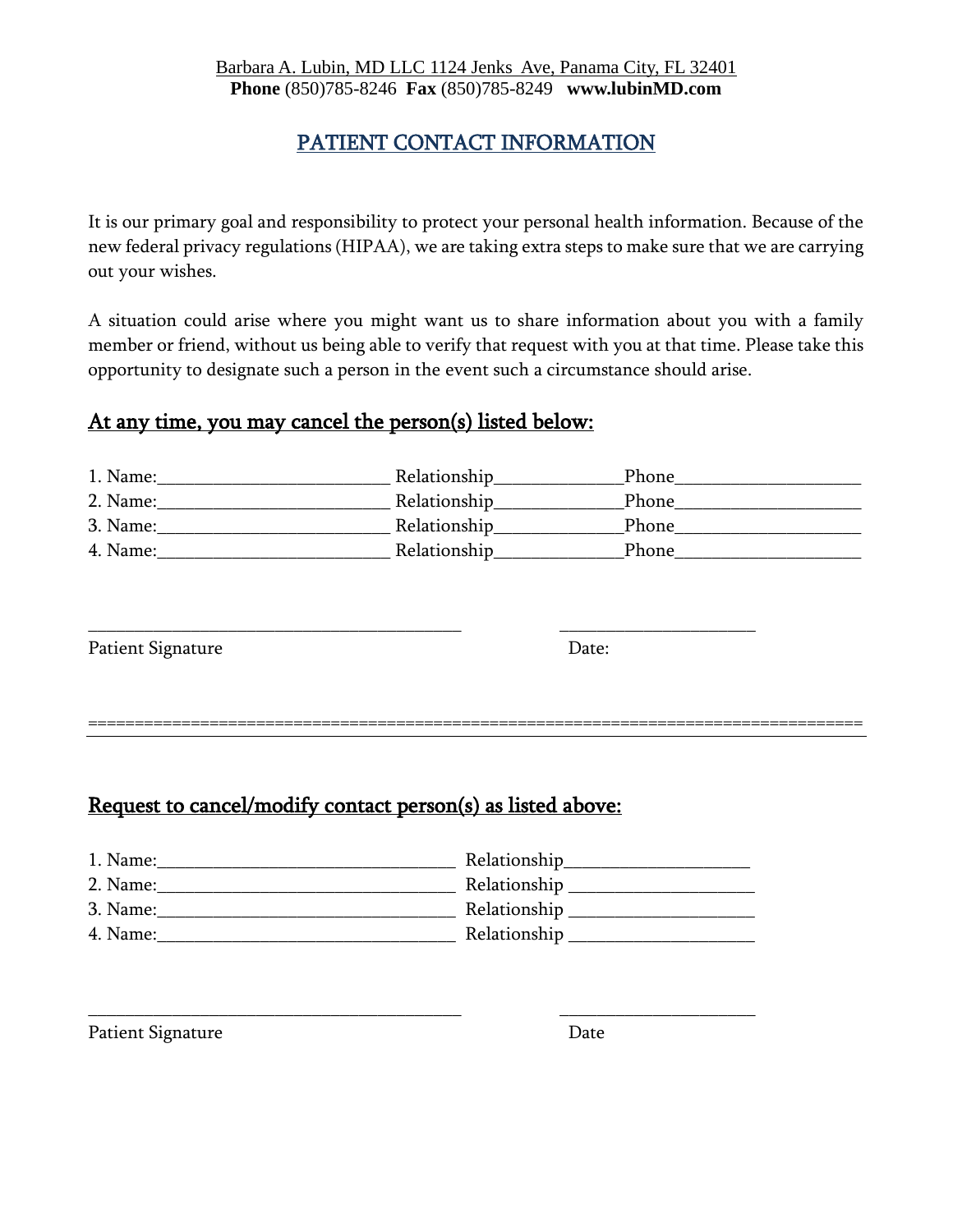# ACKNOWLEDGEMENT OF RECEIPT OF NOTICE OF PRIVACY PRACTICES

| <b>Resident Name:</b> | Date of Birth: |
|-----------------------|----------------|
| Address:              |                |

Facility Name: Barbara A. Lubin, MD LLC

I have been given a copy of Dr. Barbara A. Lubin's Notice of Privacy Practices ("Notice"), which describes how my health information is used and shared. I understand that Barbara A. Lubin, MD LLC has the right to change this *Notice* at any time. I may obtain a current copy by contacting the Facility Manager.

# My signature below acknowledges that I have been provided with a copy of the *Notice of* Privacy Practices:

\_\_\_\_\_\_\_\_\_\_\_\_\_\_\_\_\_\_\_\_\_\_\_\_\_\_\_\_\_\_\_\_\_\_\_\_\_\_\_\_\_\_\_\_\_ \_\_\_\_\_\_\_\_\_\_\_\_\_\_\_\_\_\_\_\_\_\_\_\_\_\_\_\_\_

Patient Signature Date

For Facility Use Only: Complete this section if you are unable to obtain a signature.

1. If the resident or personal representative is unable or unwilling to sign this Acknowledgement, or the Acknowledgement is not signed for any other reason, state the reason:

\_\_\_\_\_\_\_\_\_\_\_\_\_\_\_\_\_\_\_\_\_\_\_\_\_\_\_\_\_\_\_\_\_\_\_\_\_\_\_\_\_\_\_\_\_\_\_\_\_\_\_\_\_\_\_\_\_\_\_\_\_\_\_\_\_\_\_\_\_\_\_\_\_\_\_\_

\_\_\_\_\_\_\_\_\_\_\_\_\_\_\_\_\_\_\_\_\_\_\_\_\_\_\_\_\_\_\_\_\_\_\_\_\_\_\_\_\_\_\_\_\_\_\_\_\_\_\_\_\_\_\_\_\_\_\_\_\_\_\_\_\_\_\_\_\_\_\_\_\_\_\_\_

2. Describe the steps taken to obtain the resident's (or personal representative's) signature on the Acknowledgment:

\_\_\_\_\_\_\_\_\_\_\_\_\_\_\_\_\_\_\_\_\_\_\_\_\_\_\_\_\_\_\_\_\_\_\_\_\_\_\_\_\_\_\_\_\_\_\_\_\_\_\_\_\_\_\_\_\_\_\_\_\_\_\_\_\_\_\_\_\_\_\_\_\_\_\_

\_\_\_\_\_\_\_\_\_\_\_\_\_\_\_\_\_\_\_\_\_\_\_\_\_\_\_\_\_\_\_\_\_\_\_\_\_\_\_\_\_\_\_\_\_\_\_\_\_\_\_\_\_\_\_\_\_\_\_\_\_\_\_\_\_\_\_\_\_\_\_\_\_\_\_

\_\_\_\_\_\_\_\_\_\_\_\_\_\_\_\_\_\_\_\_\_\_\_\_\_\_\_\_\_\_\_\_\_\_\_\_\_\_\_\_\_\_\_ \_\_\_\_\_\_\_\_\_\_\_\_\_\_\_\_\_\_\_\_\_

Completed by:

Signature of Facility Representative **Date**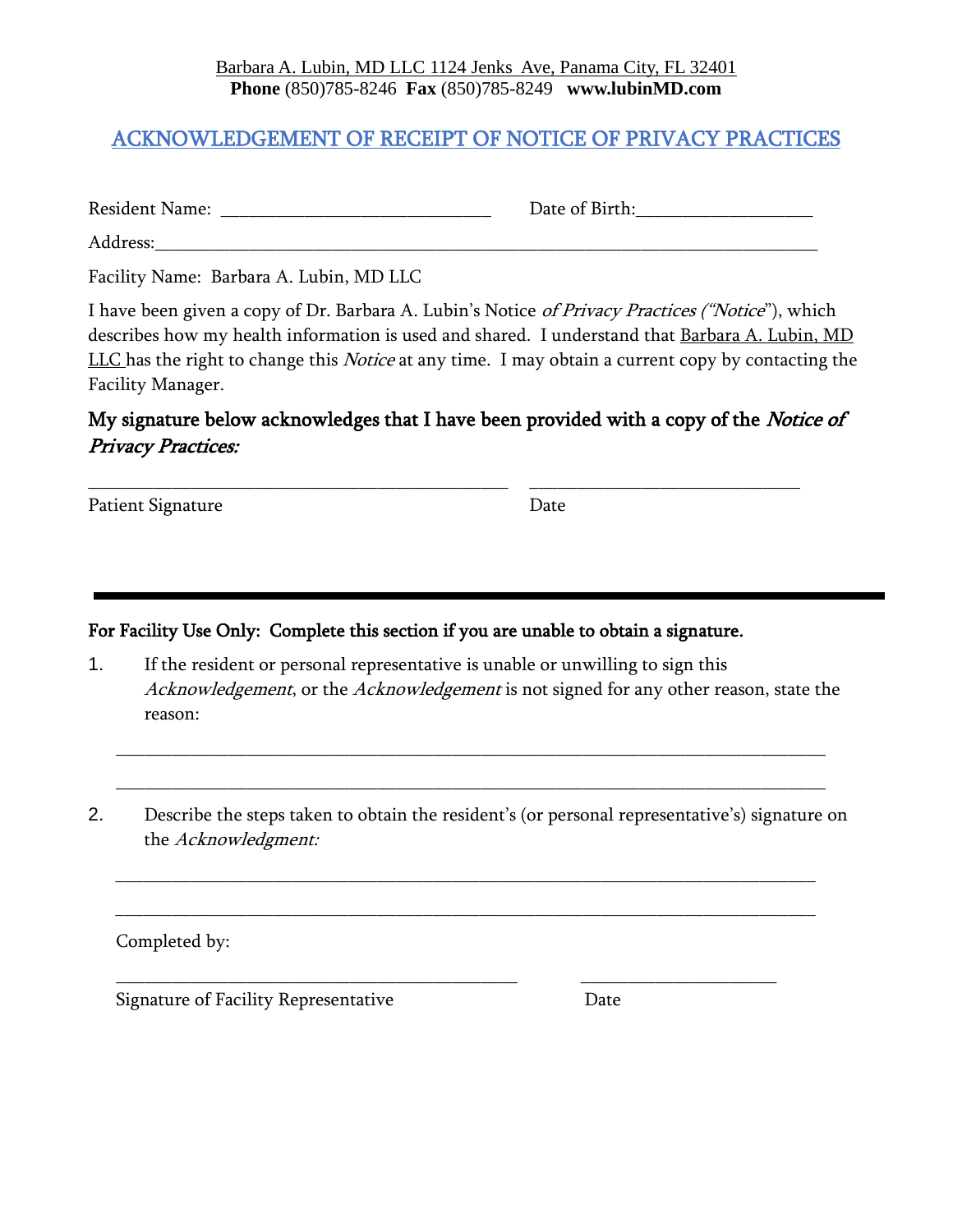# Consent to Obtain External Prescription History

E-Prescribing is way for doctors to send electronically an accurate, error free, and understandable prescription from the doctor's office to the pharmacy. The e-Prescribe Program also includes:

• Formulary and benefit transactions - Gives the health care provider information about which drugs are covered by your drug benefit plan.

• Fill status notification - Allows the health care provider to receive an electronic notice from the pharmacy telling them if your prescription has been picked up, not picked up, or need a refill.

• Medication history transactions - Provides the health care provider with information about your current and past prescriptions. This allows health care providers to be better informed about potential medication issues and to use that information to improve safety and quality. Medication history data can indicate: compliance with prescribed regimens; therapeutic interventions; drugdrug and drug-allergy interactions; adverse drug reactions; and duplicative therapy. The medication history information would include medications prescribed by your health care provider at Barbara A. Lubin, MD LLC as well as other health care providers involved in your care.

I, \_\_\_\_\_\_\_\_\_\_\_\_\_\_\_\_\_\_\_\_\_\_\_\_\_\_\_\_\_\_\_\_, whose signature appears below, authorize Barbara A. Lubin, MD practice and staff to view my external prescription history via the SureScripts service. I understand my prescription history from multiple other unaffiliated medical providers, insurance companies and pharmacy benefit managers will be viewable by Barbara A. Lubin, MD practice and staff, and the information may include prescriptions I had filled over the past several years. MY SIGNATURE BELOW CERTIFIES THAT I HAVE READ AND UNDERSTAND THIS CONSENT AND THAT I AUTHORIZE THE ACCESS

\_\_\_\_\_\_\_\_\_\_\_\_\_\_\_\_\_\_\_\_\_\_\_\_\_\_\_\_\_\_\_\_\_\_\_\_\_\_\_\_\_ \_\_\_\_\_\_\_\_\_\_\_\_\_\_

Signature of Patient or Guardian Today's Date

This consent form will remain in effect until the day you revoke your consent. You may revoke this consent at any time in writing.